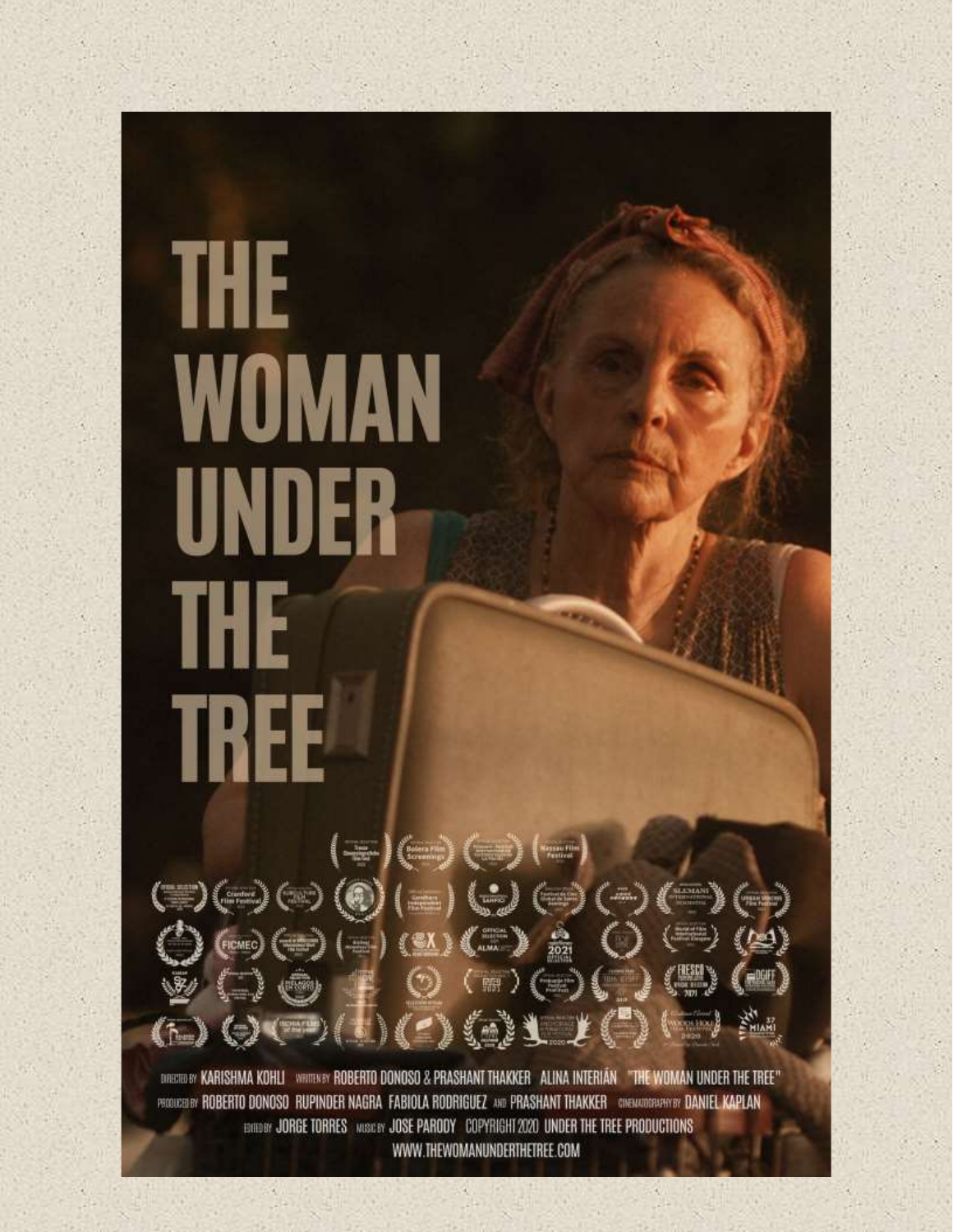# **Logline**

A homeless woman in South Beach sits under a tree and watches the life of a family unfold in a house across the street.

# **Synopsis**

A homeless woman in South Beach spends much of her time sitting under a tree, watching the life of a family unfold in a house across the street. When not under the tree, she fights for food and shelter while drifting between reality and delusion. What begins as a seemingly senseless act of voyeurism becomes something deeper when we discover the meaning her routine brings to her life.

# **Specifications**

| Project Type:                 | <b>Short</b>                                                    |
|-------------------------------|-----------------------------------------------------------------|
| <b>Run Time:</b>              | 14 minutes 50 seconds                                           |
| Year of completion:           | 2020                                                            |
| <b>Country of Production:</b> | <b>U.S.A.</b>                                                   |
| Genre:                        | <b>Drama</b>                                                    |
| Language:                     | <b>English</b>                                                  |
| Subtitles:                    | English, French, German, Italian, Portuguese,<br><b>Spanish</b> |
| <b>Student Film:</b>          | <b>No</b>                                                       |
| <b>Shooting Format:</b>       | <b>Digital</b>                                                  |
| <b>Aspect Ratio:</b>          | 16:9                                                            |
| Film Color:                   | <b>Color</b>                                                    |
| <b>Screening Format:</b>      | 2K DCP, 4K DCP, .mov, mp4 (HD)                                  |
| Sound:                        | <b>5.1 DCP or Stereo</b>                                        |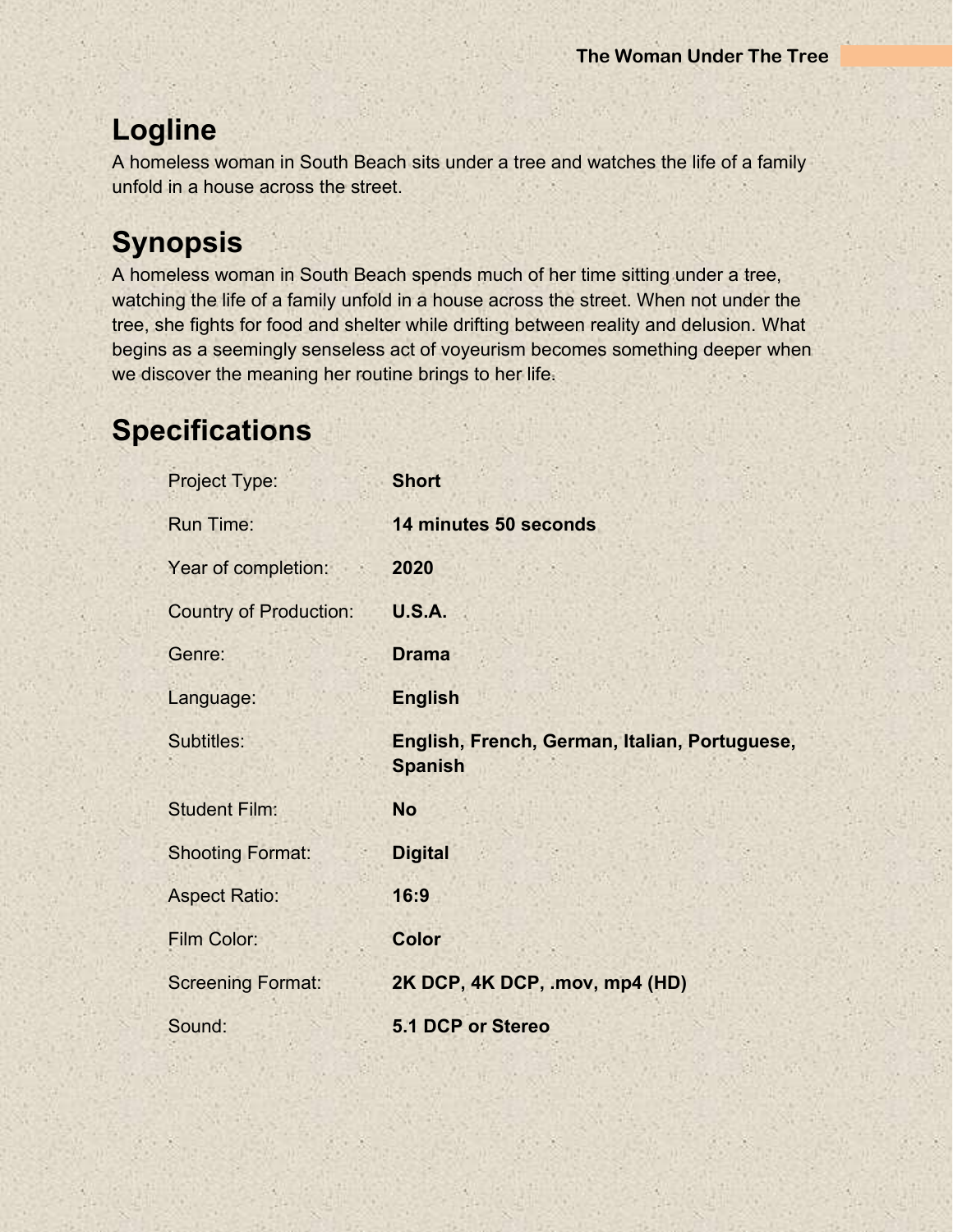# **The Journey**

*The Woman Under The Tree* was shot in September 2019 in Miami Beach and was completed in early 2020.

| <b>World Premiere:</b>         | 37th Miami International Film Festival - U.S. (March 2020)                                                                           |
|--------------------------------|--------------------------------------------------------------------------------------------------------------------------------------|
| <b>Official Selection:</b>     | 29th Woods Hole Film Festival - U.S. (July 2020)<br><b>Best Dramatic Short, Finalist</b>                                             |
| <b>International Premiere:</b> | 18th International Festival Signes de Nuit: Paris - France<br>(October 2020)                                                         |
| <b>Official Selection:</b>     | 20th Anchorage International Film Festival - U.S.<br>(December 2020)                                                                 |
| <b>Italian Premiere:</b>       | 25th Capri, Hollywood - The International Film Festival<br>- Italy (December 2020)                                                   |
| South Asia Premiere:           | 19th Dhaka International Film Festival - Bangladesh<br>(January 2021)                                                                |
| <b>Official Selection:</b>     | 21st Santa Fe Film Festival - U.S. (February 2021)<br><b>Best Short, Finalist</b>                                                    |
| <b>Official Selection:</b>     | 18th Ischia Films of the Year - Italy (February 2021)                                                                                |
| <b>Official Selection:</b>     | 10th Julien Dubuque International Film Festival - U.S.<br>(April 2021)                                                               |
| <b>Spanish Premiere:</b>       | 6th Galapán International Short Film Festival - Spain<br>(July 2021) Official Jury and Audience Awards: Best<br><b>Short, Winner</b> |
| <b>Official Selection:</b>     | 12th Digital Gate International Film Festival - Algeria<br>(July 2021) Silver Gate Award, Winner                                     |
| <b>Caucasus Premiere:</b>      | 8th Fresco International Film Festival - Armenia<br>(August 2021)                                                                    |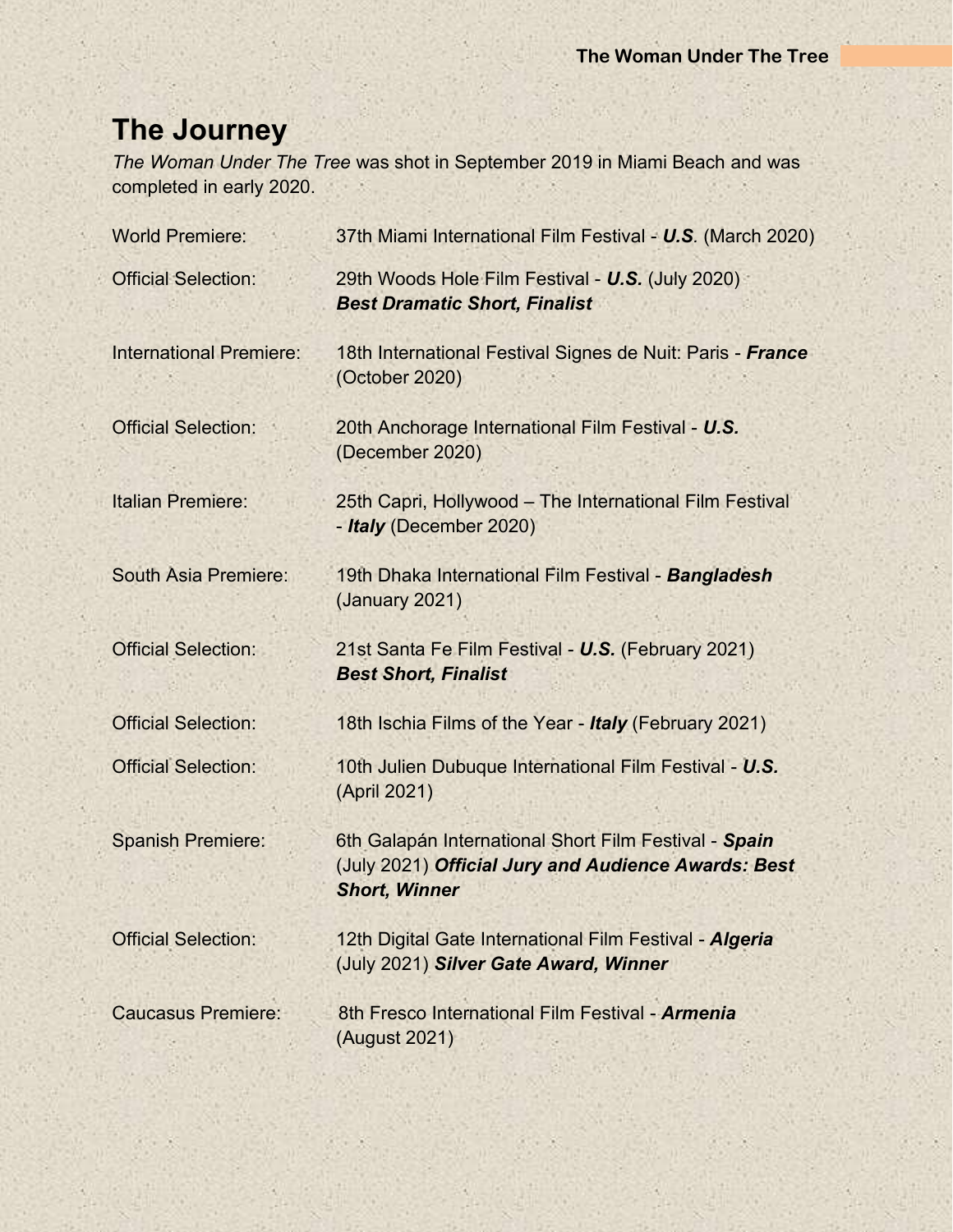| <b>South Korean Premiere:</b>  | 18th Cheongju International Short Film Festival<br>- S. Korea (August 2021) Closing Film                                                        |
|--------------------------------|-------------------------------------------------------------------------------------------------------------------------------------------------|
| Serbian Premiere:              | 10th Prokuplje Film Festival - Serbia (August 2021)                                                                                             |
| Indonesian Premiere:           | 7th Bali International Short Film Festival, Minikino Film<br>- Indonesia (September 2021)                                                       |
| <b>South America Premiere:</b> | 7th Guayaquil International Film Festival - Ecuador<br>(September 2021)                                                                         |
| <b>Official Selection:</b>     | 12 <sup>th</sup> FECICAM Festival de Cine Español Emergente - Spain<br>(September 2021) Best International Debut Short Film,<br><b>Finalist</b> |
| <b>Official Selection:</b>     | 11th Piélagos en Corto International Film Festival - Spain<br>(September 2021)                                                                  |
| <b>Official Selection:</b>     | 19th Festival Internacional de Cine de Ponferrada - Spain<br>(September 2021) Best Female Performance                                           |
| <b>Official Selection:</b>     | 9th Santurtzi Film Festival - Santurzine - Spain<br>(October 2021)                                                                              |
| <b>Official Selection:</b>     | 22 <sup>nd</sup> Mostra de Curtas Noia - GOYA Awards Qualifying<br>Festival - Spain (October 2021)                                              |
| <b>U.K. Premiere:</b>          | 8th World of Film International Festival - Scotland<br>(October 2021)                                                                           |
| <b>Official Selection:</b>     | 6th Festival Internacional de Curtmetratges de Vila-seca<br>- GOYA Awards Qualifying Festival - Spain (October 2021)                            |
| <b>Philippine Premiere:</b>    | 8th NABIFILMEX Nabunturan Independent Film Exhibition<br>- The Philippines (October 2021)                                                       |
| <b>Official Selection:</b>     | 3 <sup>rd</sup> ALMA, Almassora International Short Film Festival<br>- Spain (November 2021) Jury Special Mention                               |
| <b>Official Selection:</b>     | 10th Festival de Cine Kunturñawi - Ecuador<br>(November 2021)                                                                                   |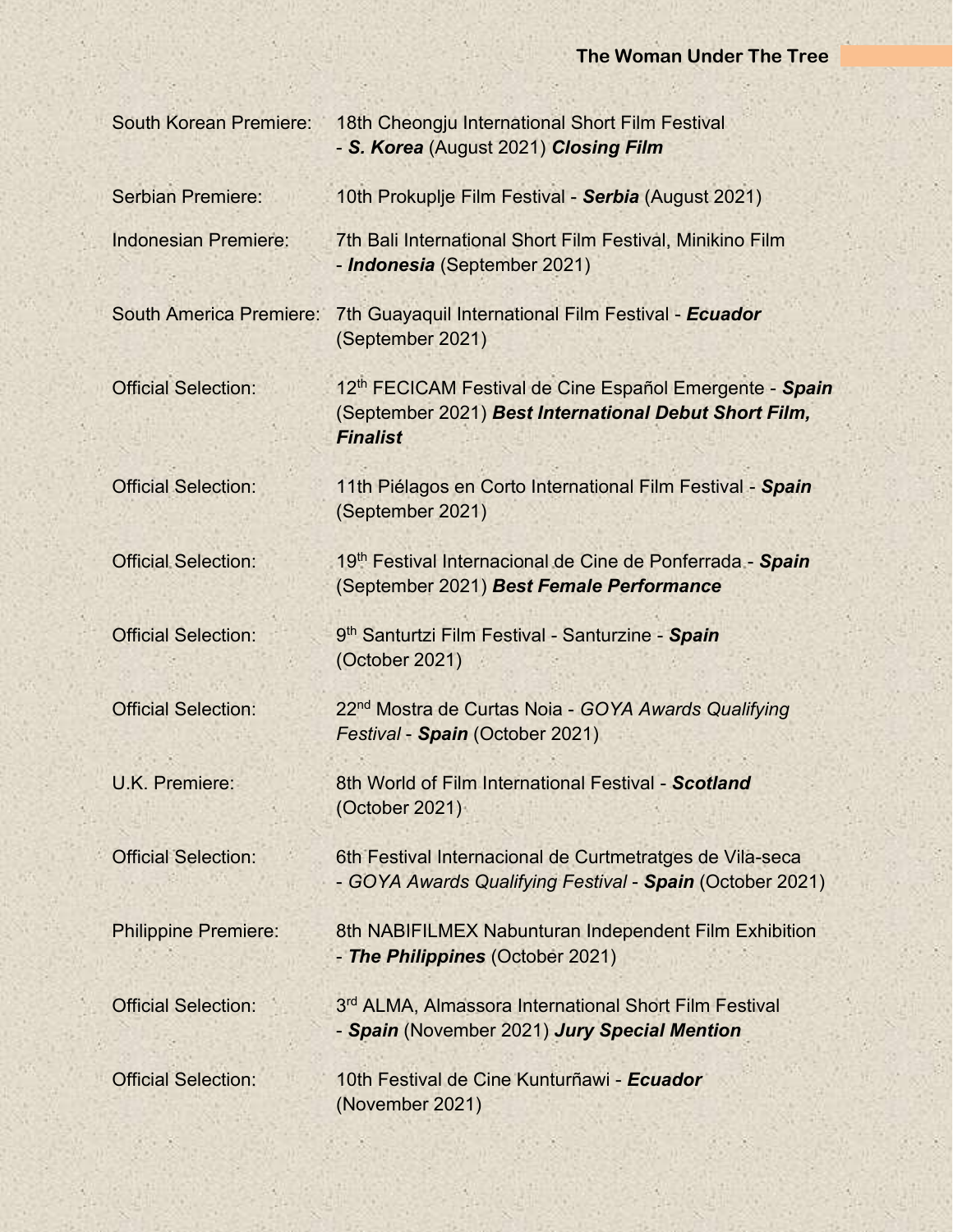Official Selection: 6

th Bizitegi - Homeless Film Festival - *Spain* (November 2021)

Pakistani Premiere:

Official Selection: 1

Official Selection: 2

Argentine Premiere:

Official Selection: 18<sup>th</sup> accordi @ DISACCORDI - International Short Film Festival - *Italy* (November 2021)

Africa Premiere: 10th FICMEC - Festival International du Cinéma et de la Mémoire Commune - *Morocco* (Nov 2021)

Official Selection: 27th PREMIOS LORCA – Festival Internacional de Cine de Granada - *Spain* (November 2021)

Official Selection: 2th URBAN VISIONS Film Festival - *Italy* (November 2021)

Middle East Premiere: 5th Slemani International Film Festival - *Iraq* (December 2021)

Official Selection: 21st Aporia International Village Film Festival - *S. Korea* (December 2021)

Caribbean Premiere: 14th Festival de Cine Global de Santo Domingo - *Dominican Republic* (January 2022)

Colombia Premiere: 5th Santander Festival Internacional de Cine Independiente - *Colombia* (February 2022)

> 3<sup>rd</sup> Gandhara Independent Film Festival - **Pakistan** (March 2022)

Official Selection: 18th Chicago REEL Shorts - *U.S.* (March 2022)  *Judges Award: Best Drama, Winner*

1<sup>st</sup> Subculture Film Festival - U.S. (March 2022)

2<sup>nd</sup> Cranford Film Festival - U.S. (April 2022)

9<sup>th</sup> Festival Internacional HACELO CORTO - **Argentina** (April 2022)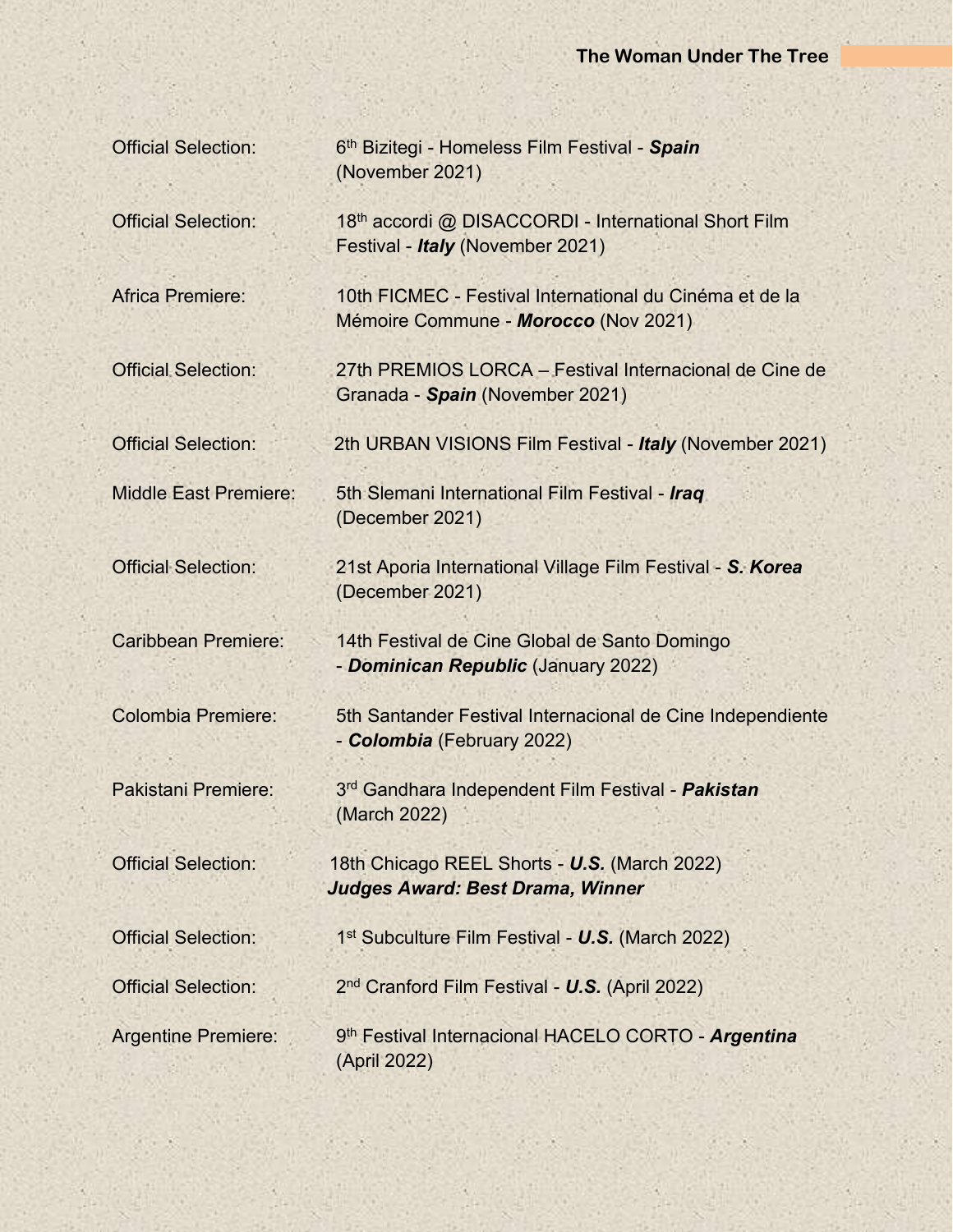| <b>Official Selection:</b> | 7th Nassau Film Festival - U.S. (May 2022)                                                 |
|----------------------------|--------------------------------------------------------------------------------------------|
| <b>Official Selection:</b> | 4 <sup>th</sup> Filmserè - Florida International Short Film Festival<br>- Spain (May 2022) |
| <b>Greek Premiere:</b>     | 4 <sup>th</sup> Bolera Film Screenings - Greece (June 2022)                                |
| <b>Official Selection:</b> | 11 <sup>th</sup> Tracce cinematografiche Film Fest - Italy (June 2022)                     |
|                            |                                                                                            |

*The Woman Under The Tree* was released worldwide on **Apple TV** and **iTunes** in August 2021 and is currently available in 88 countries.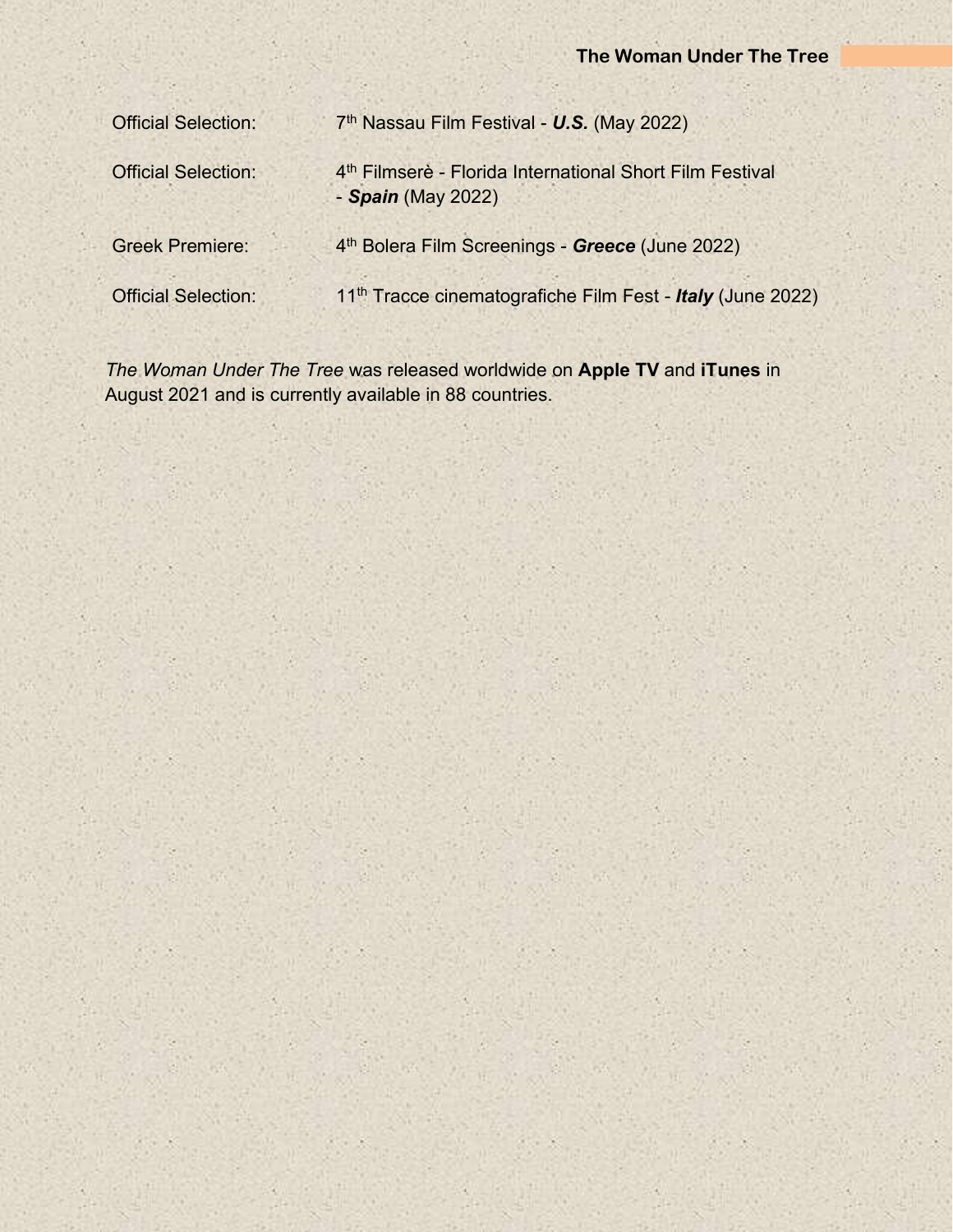## **Director's Statement**

Our short sheds light upon the unexplored reality of the homeless population living in trendy South Beach. It introduces the audiences to the life of Lucia, an elderly woman who fights to survive on the streets of Miami Beach while struggling with mental illness. Homelessness within this community is a noteworthy topic. In a transient place like South Beach, the indigent often fade into the background, overlooked and dismissed by impassive tourists and party-goers. But our film goes far beyond that. At its essence, it is a story about the human condition.

**Director - Karishma Kohli** is based in Mumbai, India. She began her career at Yash Raj Films, where she met her mentor Kabir Khan. She collaborated with Kabir in several films, including hits such as Tubelight, Bajrangi Bhaijaan, and Ek Tha Tiger. After eleven successful years as assistant and associate director, Karishma made her directorial debut with the reality series The Mini Truck, followed by Minime, a travel show she directed and shot for TLC India. She also directed The Reunion, a web series released by Times Now/ Zoom TV. Most recently, she directed the web series Mentalhood for ALT Balaji, starring Karisma Kapoor. She studied at the New York Film Academy.

**Director of Photography - Daniel Kaplan** was born and

raised in Miami. He graduated with an MBA in Marine Affairs and Policy at the University of Miami. After graduating he decided to drastically alter his career path by landing a job with a local television production company, The Corner of the Cave. While at The Cave he worked as DP and AC on television shows for networks like the History Channel, Discovery Channel, and Oxygen Network. Currently, Daniel works for Onboard Media, a company that produces original content for LVMH Moët Hennessy, Carnival Corporation, and other renowned corporations. All the while, Daniel has enjoyed creating his own original short documentaries.

## **Production**

*The Woman Under The Tree* is a U.S.A. production, produced by Under The Tree Productions, LLC.

## **Writer / Producer - Roberto Donoso** is an Ecuadorian-born

filmmaker based in Miami. He graduated from Wilmington University, where he studied Business Management all while fueling his covert love for the arts with elective subjects like Literature, Philosophy, Aesthetics of Film, and Photography. After a 10-year career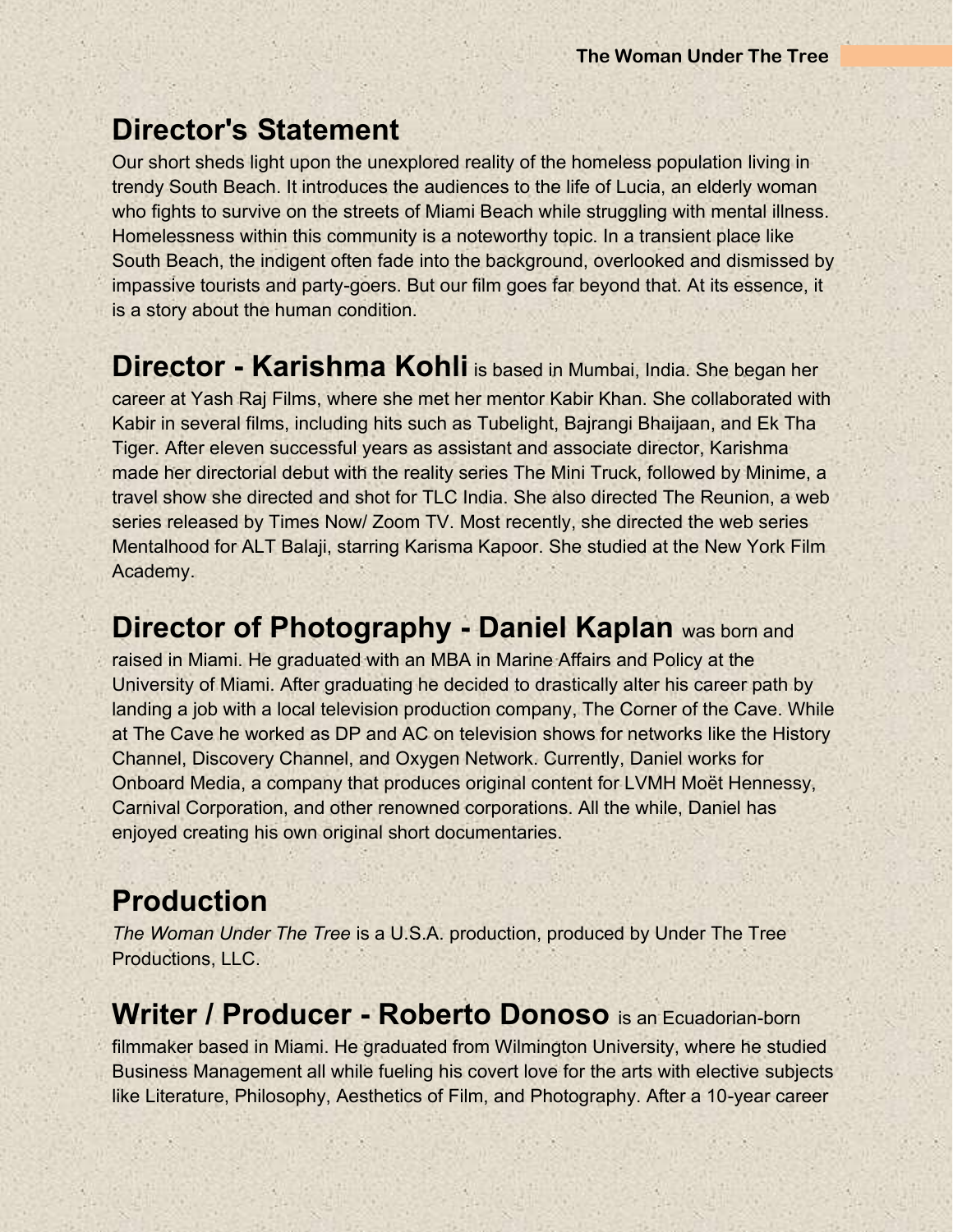managing people and processes at a leading Fortune 500 company, Roberto switched paths to pursue his passion for storytelling. In addition to co-writing and producing the award-winning short film The Woman Under the Tree, he is working on the manuscript of a historical novel.

**Writer / Producer - Prashant Thakker** was born in Mumbai and is based in Miami. His work has won multiple awards. In 2018, his comedy screenplay, Nut-ivity, currently in production, won "Best Screenplay Pitch" at the America Film Market and "Best Screenplay Pitch" in 2017 at the Miami Media and Film Market. His drama screenplay, Siblings, co-written with Karishma Kohli, won "Best Screenplay Pitch" at the 2018 Miami Media and Film Market. Prashant collaborated as a writer in the feature film Horror Time, produced by James Franco. In 2010, he co-produced the award-winning film I Am. Most recently, Prashant script-supervised the Alt Balaji web series, Mentalhood. He studied creative writing at the University of Miami and screenwriting at Studio4 in Los Angeles and New York.

**Actor / Producer - Rupinder Nagra** was born in Punjab, India and brought up in Canada. He is well-known for his portrayal of Amal Kumar in Richie Mehta's Amal. This role garnered him a Canadian Academy Acting nomination and the film went on to win over 20 awards internationally. He has worked on several films such as Karan Johar's Kurbaan, Hansal Mehta's Omerta and Simran, the Danish film De Ontsnapping and The Etruscan Smile (directed by Oscar Nominated Oded Binnun & Mihal Brezis). His theatre credits include The Other Place (London, UK - directed by Claire Van Kampen) and My Brothers & Sisters (London, UK - directed by Craig). Having a background in Improv/Comedy he worked for several years with the hit Improv Comedy troupe Step-UP (Toronto, Canada).

**Producer - Fabiola Rodriguez** is an independent media producer with experience in content-producing and broadcast journalism. For eleven years, she worked at WPBT2 South Florida Public Media, Miami's PBS affiliate, where she first produced children's content and later news and political programming. While there she earned three Telly Awards and three Emmy nominations, with one win. She left WPBT2 to pursue opportunities in the narrative space. In 2018, Fabiola was part of the producing team behind Huracan, a psychological drama directed by Cassius Corrigan. The feature film had its world premiere in the 2019 Miami Film Festival, playing at the historic Olympia Theatre to a sold-out crowd. Fabiola has also worked as crew on productions such as Prime Video's The Marvelous Mrs. Maisel, A24's Waves, ABC's Grand Hotel and independent films such as Critical Thinking and Reefa. Her feature film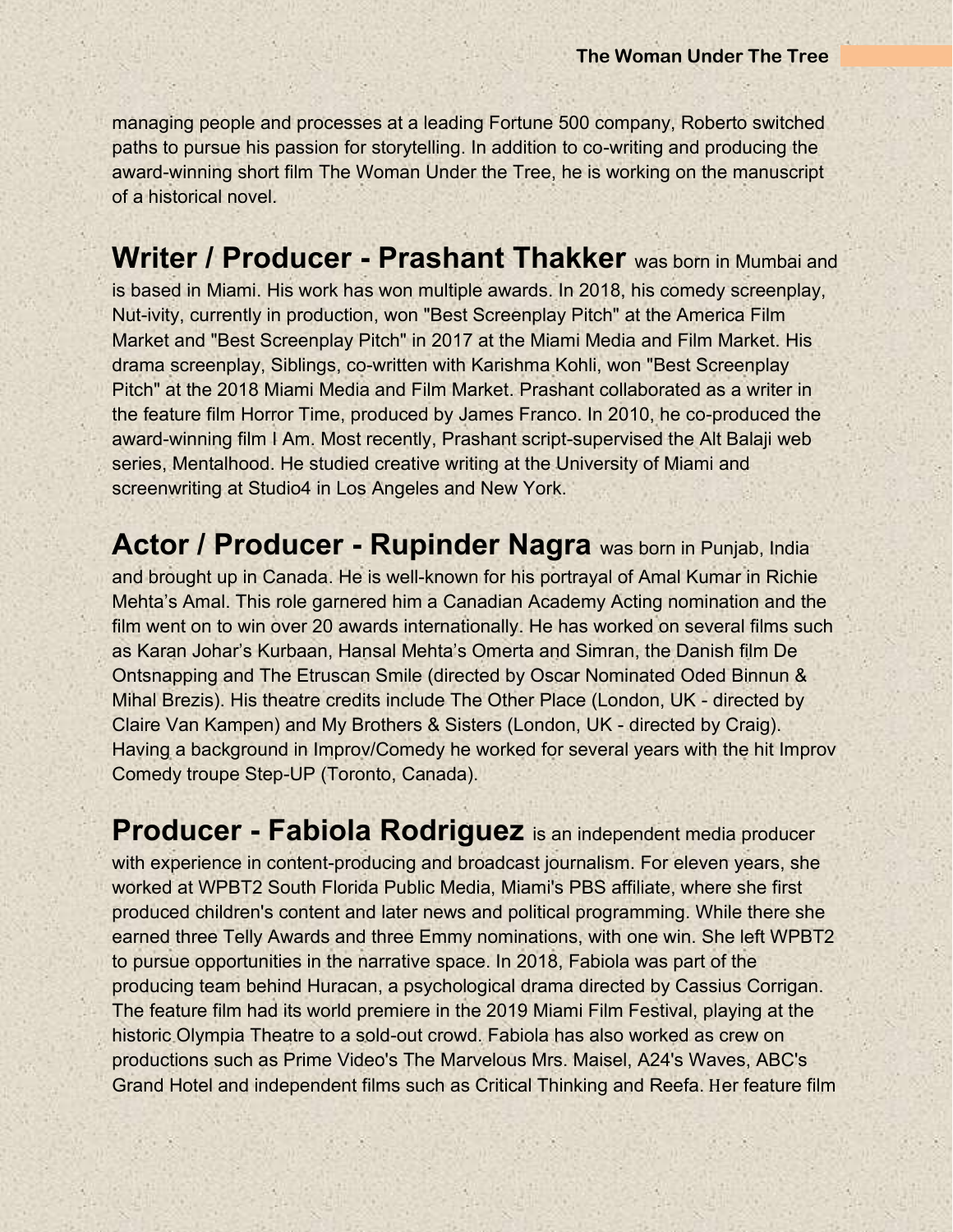project Ludi was selected to be part of IFP's Narrative Lab, while Fabiola was selected to partake in the New Orleans Film Society's Southern Producers Lab. She graduated from the University of Iowa with a Bachelor's degree in Communication Studies.

**Lead - Alina Interián** was a co-founder of Teatro Avante, where she produced many of the company's early plays. In the 1970s and 1980s, she earned critics and audience praise for her starring turns in Electra Garrigó, Las niñas ricas de Camagüey (The House of Bernarda Alba), A Streetcar Named Desire, Agnes of God, Extremities, and The Miracle Worker, among others. In the late 1980s, she turned to literature and joined Miami Dade College, where she founded the Center for Literature and was the moving and creative force behind the growth, recognition and prestige the Miami Book Fair enjoys today. She directed the event for twenty-five years. Alina returned to theatre in 2015 in the revival of René R. Aloma's Alguna cosita que alivie el sufrir at the 30th International Hispanic Theatre Festival of Miami, in the role of Ana, which she played in the piece's first production, also by Teatro Avante, in 1986. In 2016 she played the role of Lina Berman in El puerto de los cristales rotos, and in 2017 played the lead role in Notas que saben a olvido. Her more recent work includes Ana in Nowhere in the World, and Sister Angela in Bayamesa. The Woman Under The Tree is Alina's latest project and cinematographic debut.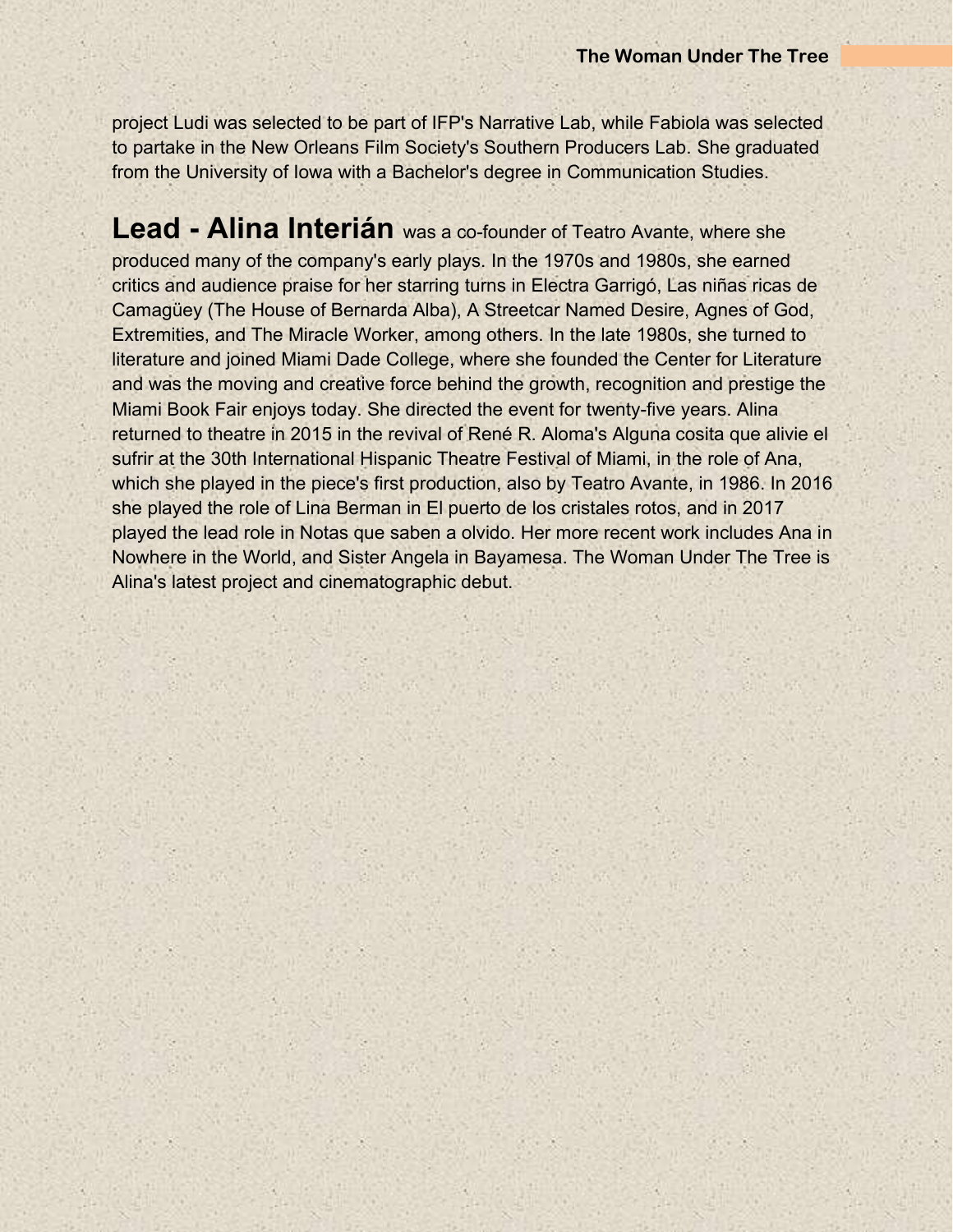## **Credits**

DIRECTED BY KARISHMA KOHLI WRITTEN & PRODUCED BY ROBERTO DONOSO

DIRECTOR OF PHOTOGRAPHY DANIEL KAPLAN EDITED BY **JORGE TORRES** COMPOSER JOSE PARODY

CAST ALINA INTERIÁN (In order of appearance) RUPINDER NAGRA

PRASHANT THAKKER PRODUCED BY RUPINDER NAGRA FABIOLA RODRIGUEZ

> ARAYA KAUSHAL-NAGRA RHIAN KAUSHAL-NAGRA SUSAN DEAN GINA MANCINI CRAIG BRAJEVICH JUDY WHIDDEN MIA SCORNAVACCA DAVID DE LA FE JOSEPH RIFE

FIRST ASSISTANT DIRECTOR ROBERTO DONOSO  $1<sup>ST</sup> AC$  $2<sup>ND</sup> AC$ 

**KYLE BENGSTON MARCUS MAYORAL**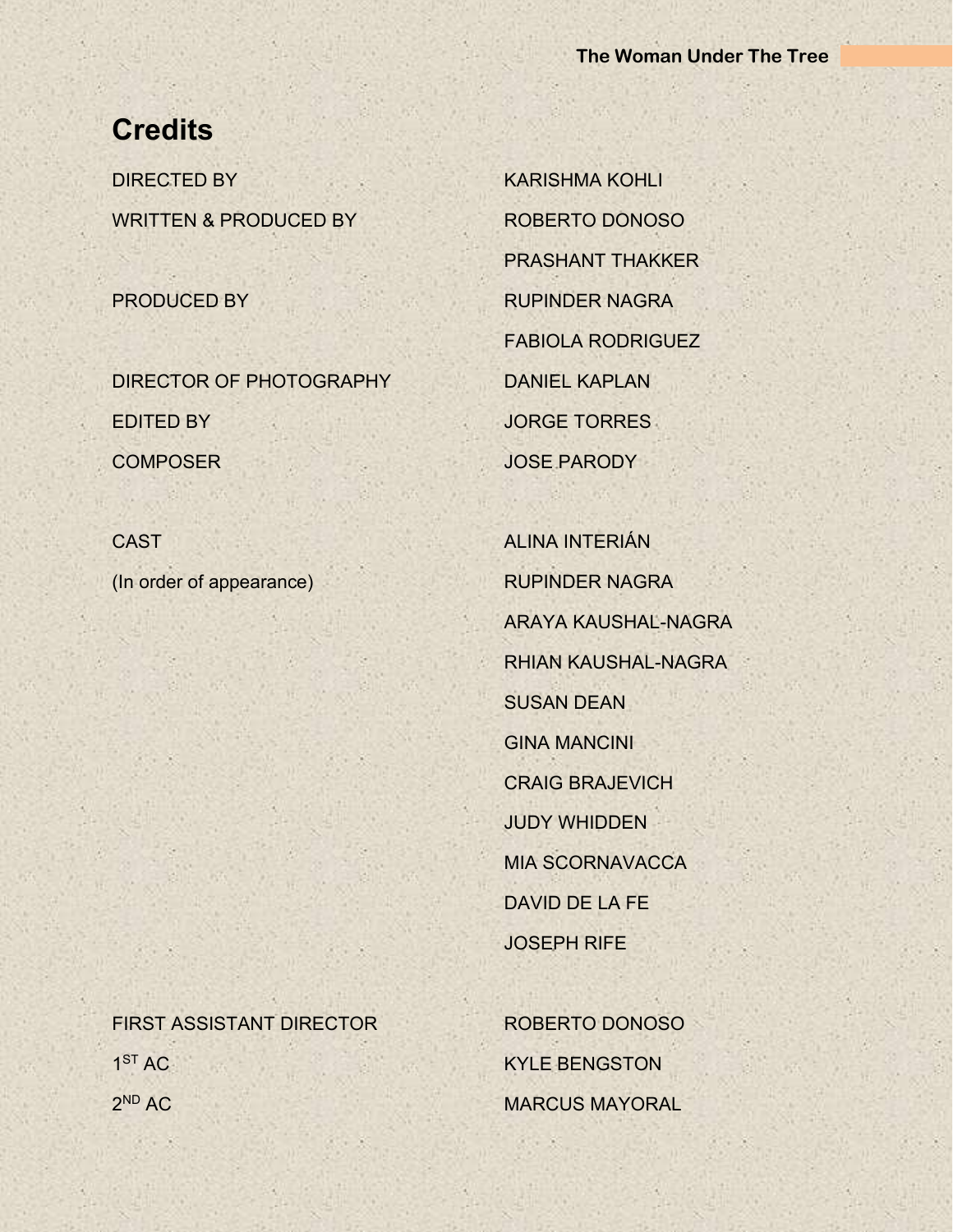D.I.T. ADAM LIGHTERMAN SCRIPT SUPERVISOR PRASHANT THAKKER SOUND LOUIS BERDASCO **GAFFER KEVIN GUZMAN** KEY GRIP NEWS SERGIO GALLEGO PROP MASTER JOSEPH RIFE HAIR & MAKE-UP HEAD MICHAEL PETTINE KEY MAKE-UP ARTIST JOVANNI FONSECA ADDITIONAL MAKE-UP ARTIST GINA MANCINI HAIR STYLIST ANTHONY BORINO BTS VIDEOGRAPHER GABRIEL HERNDON CRAFT SERVICE RYAN BEHARRY KEY PRODUCTION ASSISTANT MICHELLE RYAN BASECAMP PRODUCTION ASSISTANT STARR TRIBUE POST PRODUCTION SOUND EDUARDO STANBURY

SURROUND MIXING CODY ENGSTROM

ARTHUR MATHIAS BEYER COLORIST ADAM LIGHTERMAN

#### SPECIAL THANKS

CAPITAL ONE CAFÉ - SOUTH BEACH, CAVALIER HOTEL, CITY OF MIAMI BEACH, COSMIX SCHOOL OF MAKEUP ARTISTRY, EXTREME JIBS CAMERA CRANE RENTAL, STARBUCKS - MIAMI BEACH, SAINT FRANCIS DE SALES CATHOLIC CHURCH - MIAMI BEACH, PAPA JOHN'S PIZZA - MIAMI BEACH